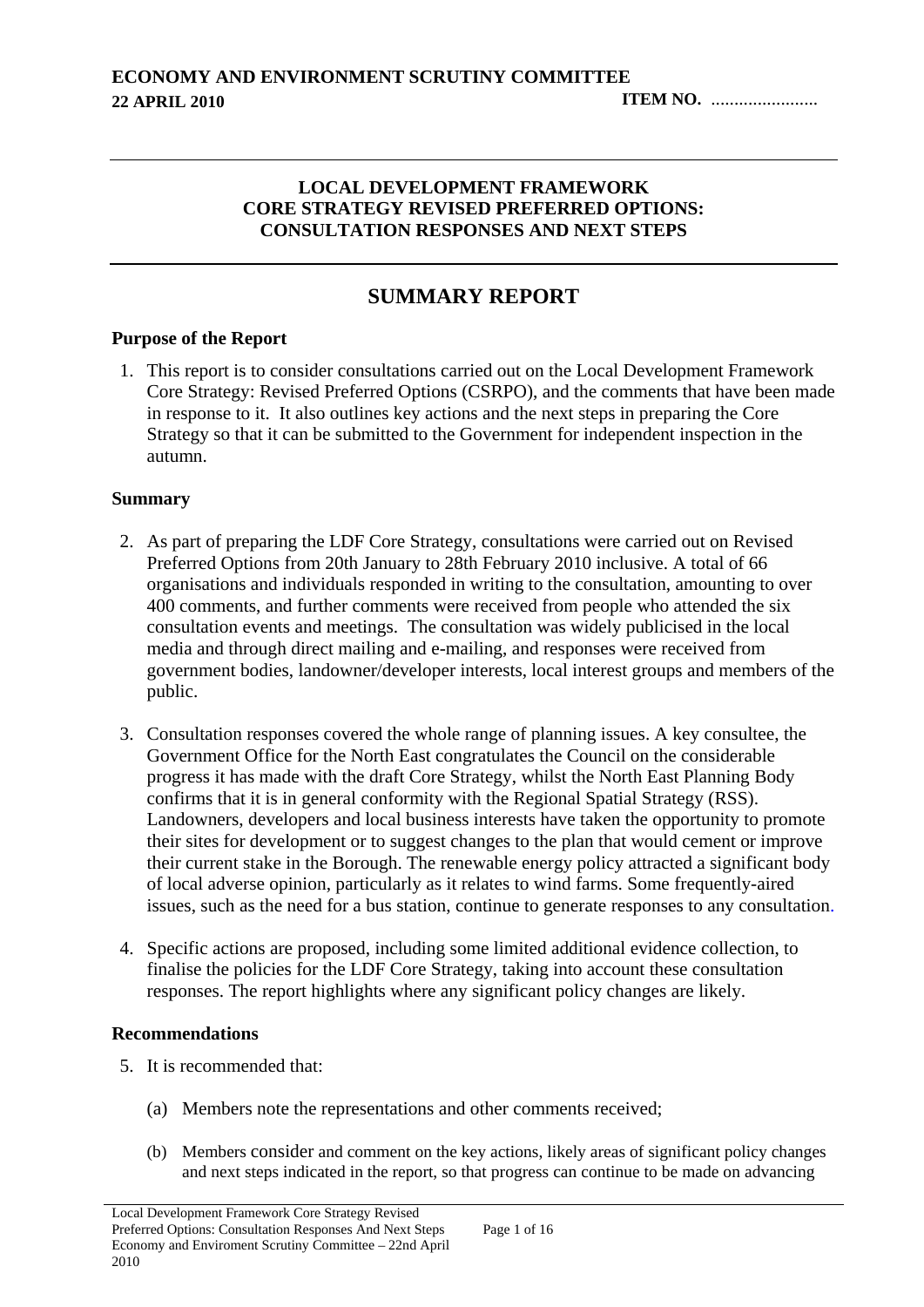Core Strategy preparation in accordance with the published timetable;

(c) the Chair and Vice Chair be kept informed of the findings of any outstanding technical studies that will inform finalising Core Strategy policies.

#### **Richard Alty Assistant Chief Executive: Regeneration**

#### **Background Papers**

Darlington LDF Core Strategy: Revised Preferred Options, January 2010 Darlington LDF Core Strategy Revised Preferred Options: Schedule of Consultation Responses, April 2010

Valerie Adams : Extension 2477

| S17 Crime and Disorder             | The revised draft design policy (CS2) includes safety  |
|------------------------------------|--------------------------------------------------------|
|                                    | and security in the criteria for new developments.     |
| Health and Well Being              | Revised draft policies on green infrastructure (CS17), |
|                                    | promoting quality, accessible sport and recreation     |
|                                    | facilities (CS18), meeting housing needs (CS11) and    |
|                                    | existing housing (CS12), together with a revised draft |
|                                    | policy (CS19) that includes supporting improvements    |
|                                    | to travel on foot and by bike, will all contribute to  |
|                                    | better health and well being of residents of           |
|                                    | Darlington.                                            |
| Sustainability                     | The Core Strategy: Revised Preferred Options has       |
|                                    | been subject to sustainability appraisal and this has  |
|                                    | informed policy development.                           |
| Diversity                          | An equalities impact assessment and a disability       |
|                                    | equalities impact assessment have been carried out on  |
|                                    | the Core Strategy Revised Preferred Options.           |
| Wards Affected                     | All                                                    |
| <b>Groups Affected</b>             | All                                                    |
| <b>Budget and Policy Framework</b> | Work on the Core Strategy is being carried out within  |
|                                    | the budget allocated to the service.                   |
| <b>Key Decision</b>                | N <sub>o</sub>                                         |
| <b>Urgent Decision</b>             | N <sub>o</sub>                                         |
| One Darlington: Perfectly Placed   | The Core Strategy is the principal document of the     |
|                                    | Local Development Framework (LDF). The LDF is          |
|                                    | the spatial embodiment of the sustainable community    |
|                                    | strategy.                                              |
| Efficiency                         | As far as possible, the method of consultation and the |
|                                    | consultation materials used have been electronic       |
|                                    | rather than paper, where people are happy to receive   |
|                                    | information in this way, significantly reducing        |
|                                    | printing and postage costs and the use of finite       |
|                                    | resources. Consultants are only being used for         |
|                                    | specific technical work, where specialist expertise is |
|                                    | not available in house, e.g. economic viability of     |
|                                    | housing land study and retail study update.            |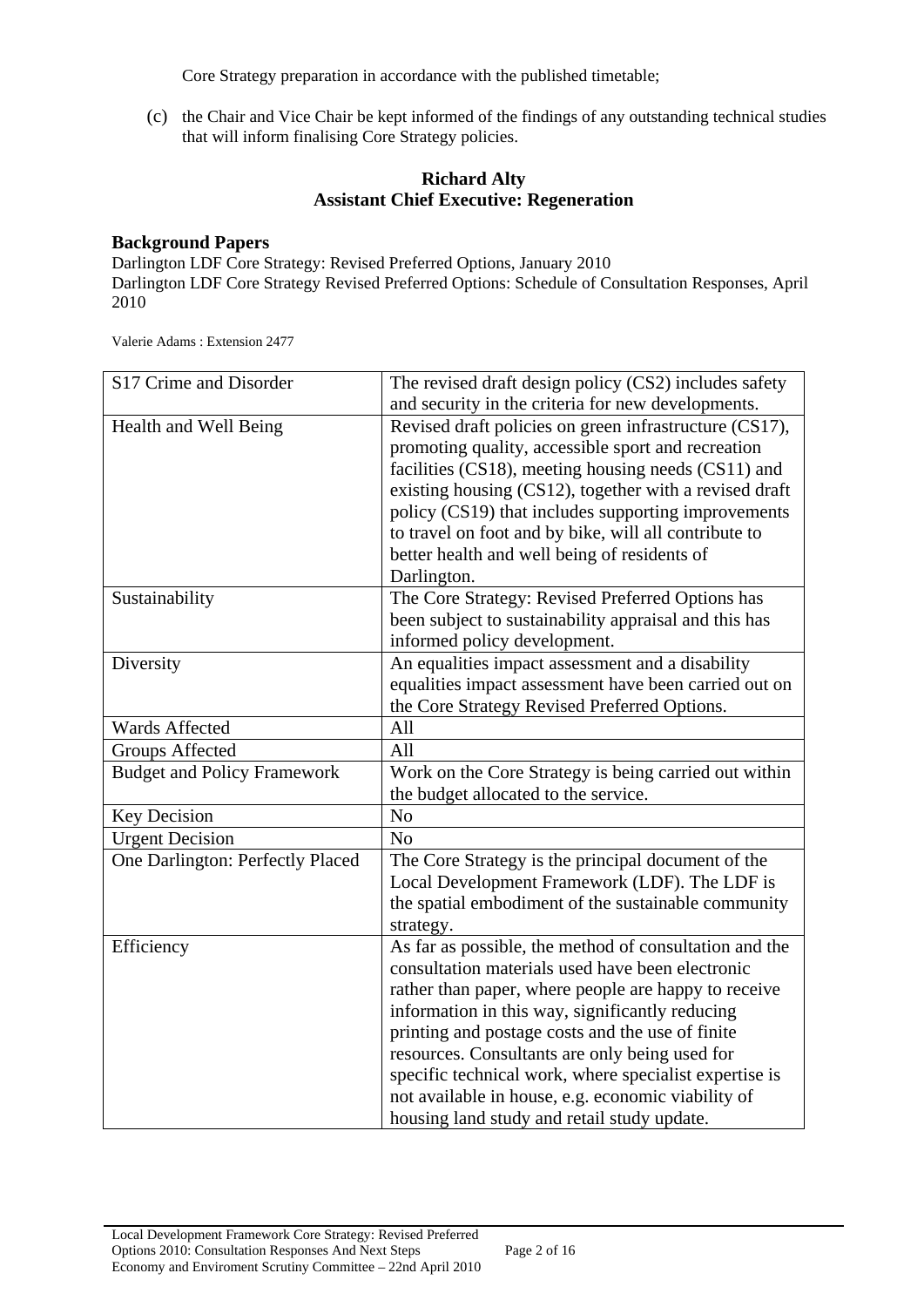## **MAIN REPORT**

## **Information and Analysis**

- 6. The Core Strategy will be the principal document in the Local Development Framework, which will replace the adopted Borough of Darlington Local Plan. It will include a spatial strategy setting out broad locations for delivering housing and employment as well as other strategic development such as retail, public services and transport development. It also includes policies aimed at protecting and enhancing the Borough's natural and built environment.
- 7. The Core Strategy will set out the land use planning and spatial elements of One Darlington: Perfectly Placed and the Climate Change Strategy. It also reflects other Council strategies that have implications for the development and use of land, including the Local Transport Plan, the Darlington Gateway Strategy and the Open Spaces Strategy. The Core Strategy will also implement the policies and reflect the priorities of the Regional Spatial Strategy and those of other regional and sub regional strategies and programmes, such as the Tees Valley's Housing Growth Point programme of delivery.
- 8. At the Cabinet Meeting on 5th January 2010 (Minute C113(2)(b)), it was agreed that the Core Strategy: Revised Preferred Options (CSRPO) be the basis for carrying out public and other consultations, in line with regulatory requirements and the Council's adopted Statement of Community Involvement.

## **Main provisions of the Core Strategy: Revised Preferred Options**

- 9. The CSRPO sets out a spatial vision for Darlington for the year 2026, followed by eight strategic objectives and 19 revised draft policies. These are arranged, where possible, according to the themes set out in 'One Darlington: Perfectly Placed', to emphasize the strong links between the two documents. The overarching theme of 'achieving a more sustainable community' sets out four key policies, namely the locational strategy for Darlington, promoting good quality, sustainable design, promoting renewable energy and developer contributions.
- 10. Publication of the CSRPO marked a significant advance in plan preparation from the Core Strategy: Preferred Options, on which consultations took place in autumn 2008. As a result of feedback received at that time, several additional technical studies were undertaken to underpin the preparation of revised draft policies, e.g. the Darlington Strategic Housing Land Availability Assessment, a playing pitch strategy and the Darlington Connections Study. The findings of these studies were reported to a Special Economy and Environment Scrutiny Meeting on 22nd October 2009 (Min EE33 refers). As with the Preferred Options, consultees could comment on the precise wording of proposed policies, and could clearly see if and how the Council proposed to tackle the issues that interested them in the Core Strategy. The CSRPO also contained information on what had been taken into account in preparing the draft policies, including earlier consultation responses, the findings of technical studies commissioned or undertaken by the Council, and the requirements of the national and regional planning policy framework. A draft Local Infrastructure Plan was also published alongside the CSRPO, to provide more detailed information on the deliverability of the infrastructure required to support new development to achieve sustainable forms of development.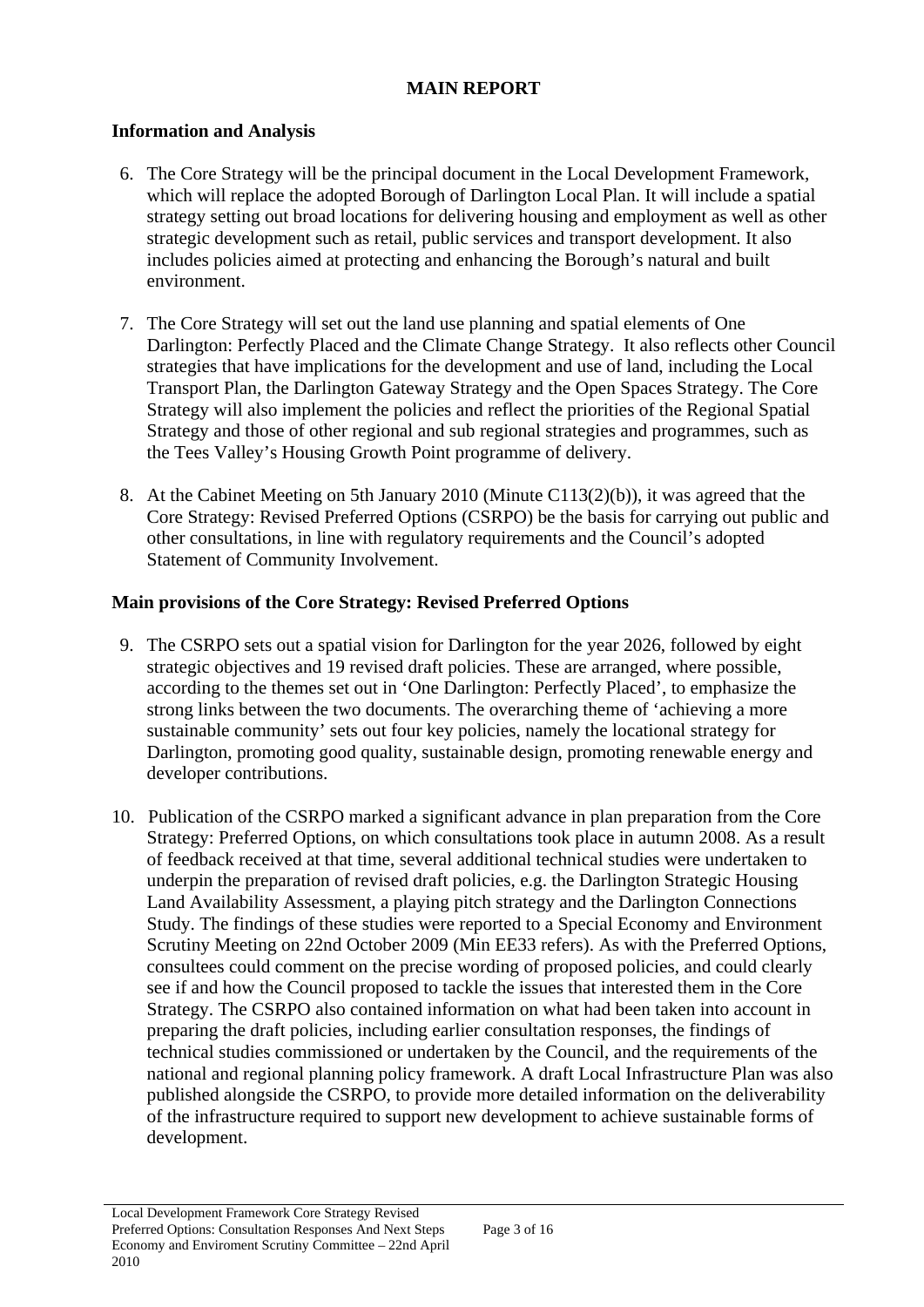## **Community and Stakeholder Consultation Undertaken**

- 11. In accordance with the Council's Statement of Community Involvement and to meet regulatory requirements regarding public participation in the preparation of a development plan document, public and other consultations were carried out on the CSRPO between 20th January and 28th February 2010 inclusive. The programme of events and activities involving the public and other interested groups included:
	- (a) Members' briefing prior to the start of consultations 11 attended;
	- (b) drop-in and structured 'Talking Together' events at Central Hall (10 attended), the YMCA (11 attended), Alderman Leach School (13 attended) and St. Andrew's Church Hall, Haughton (15 attended);
	- (c) presentations to meetings of the Town Centre Traders Association, Darlington Association of Parish Councils, and the Greener and Prosperous Darlington Theme Groups of Darlington Partnership;
	- (d) housebuilder/developer stakeholder event held at the Darlington Arena 20 attended;
	- (e) Darlington Planning Forum 8 attended.
- 12. Items about the consultation and the planning issues it covered were carried in The Northern Echo, and the February edition of the Town Crier carried a double page spread publicising the consultation. The consultation was also advertised in some Councillors' newsletters and in the libraries. The documents and comments forms were also available at all the libraries and at the Town Hall.
- 13. In addition to the above, over 900 interested organisations, agencies and others were contacted by letter or e-mail to notify them about the consultation, and to provide them with information about the Core Strategy: Revised Preferred Options, and the accompanying sustainability appraisal (SA) and Habitats Regulations Assessment (HRA). Published information included the document itself (as paper copy and CD-rom), an introductory leaflet, the SA and a non-technical summary of the SA and the HRA. All these documents, together with the background technical studies and the opportunity to reply to the consultation on-line, were available on a dedicated page about the Core Strategy on the Council's website.

# **Outcome of Consultation**

- 14. Written responses were received from 66 organisations and individuals during the consultation period, amounting to over 400 separate comments. 66% of written responses were received electronically (about 5% up on the previous consultation), and of these, six were submitted using the on-line reply facility. The majority of responses were received from statutory organisations, planning consultants and other landowner interests and local interest groups. 21 members of the general public made written responses, up from 14 during the last Core Strategy consultation, and these were complemented by feedback given directly to officers at local consultation events.
- 15. Whilst consultation of this type tends to attract a variety of views and questions about the Council's approach, a number of positive comments have also been received. The Government Office congratulated the Council on the considerable progress it has made with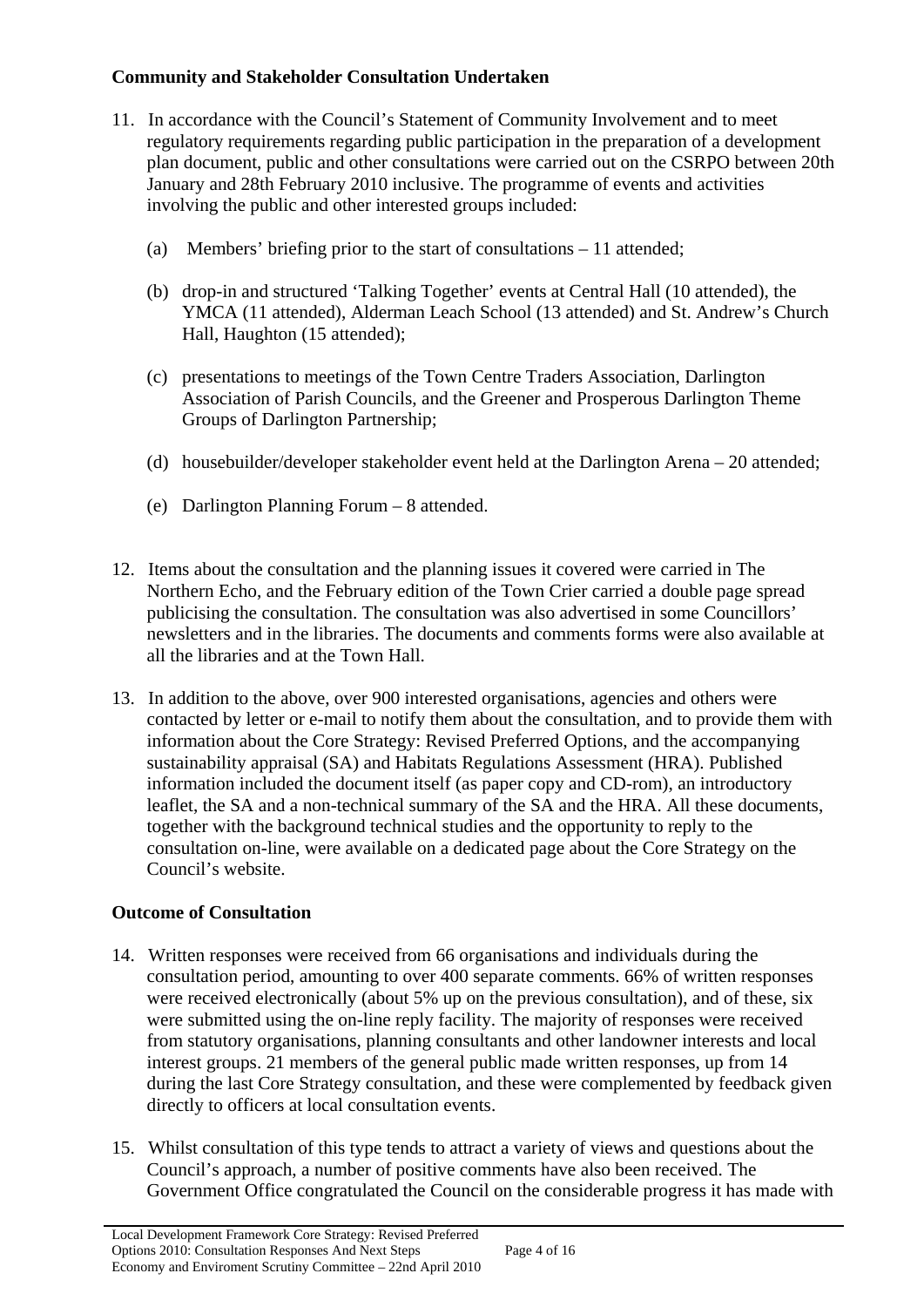the draft Core Strategy. The CPRE committee welcomed the embedding of environmental issues and policies throughout the document, English Heritage welcomed the recognition of Darlington as a market town of significant cultural value, and Sport England supported the recognition of the role that accessible sport and recreation facilities can have in tackling gaps in health and well being in the borough and reducing obesity. One local resident commented 'I wish more people could read these documents. This is readable and logical and so full of information, fascinating to anyone interested in their community'.

- 16. A strong response was expected from developers and landowners at this stage, as these interests seek to ensure that the emerging policies and strategy favour their land or business interests. Where policies tackled issues of specific local concern, a stronger public response was received, e.g. from the residents and their representatives of the north-eastern corner of the Borough regarding the renewable energy policy, particularly as it related to wind turbines (see paragraphs 44 - 45 below).
- 17. A detailed schedule of all the written comments received, officer responses, and proposed changes has been produced. It is arranged so that all the comments made on one policy, issue or theme are grouped together, and is available to view on the Council's website at [www.darlington.gov.uk/planningpolicy](http://www.darlington.gov.uk/planningpolicy), or is available in paper form in Members' rooms and in Room 401 at the Town Hall. Comments made at public events are also similarly recorded. Because of the range of issues on which comments were made, only a selection can be covered within this report.
- 18. Because of the timing of the consultation, various respondents questioned the priorities and ambitions of the plan, in the context of the current recession. Others also felt that the policies were too loose and undeveloped. Whilst it is acknowledged that further work is needed on some policies, the nature of the Core Strategy is that the policies are not over detailed; detailed matters like defining limits to development and allocating sites for new development will be done in subsequent development plan documents. Regarding the economic downturn, the likely ongoing effect of this over the first few years of the Strategy period on sectors such as retailing has only recently become apparent and parts of the draft Strategy (eg quantitative retail forecasts) will need to be updated before proceeding to publication of the final version. As regards housing delivery, the Strategy has made assumptions about future housing delivery based on evidence of forecast building activity provided by developers and housebuilders in response to a questionnaire in Spring 2009. This evidence will be updated again with prior to finalising the strategy for publication.

## **Consultation Responses on Specific Issues**

# *Sub-Regional Role and Locational Strategy (CS1)*

- 19. A number of comments were received around this draft policy. Minor changes are suggested by the North East Planning Body, in relation to the adoption of a sequential approach to development. The Yorkshire and Humber Regional Assembly, requests that the policy acknowledges the strong links between the 'vales and Tees Link' sub area of Yorkshire and Humberside and the North East region. Both changes can be readily accommodated.
- 20. Some respondents have questioned the deliverability of the amounts of development in the strategic locations identified. Work underway on a Transport Area Action Plan (TAAP) for each of the strategic locations will establish if there are deliverable and affordable transport solutions to address the traffic issues that these amounts of developments will give rise to. Updated flood risk assessment information will require further consideration as to whether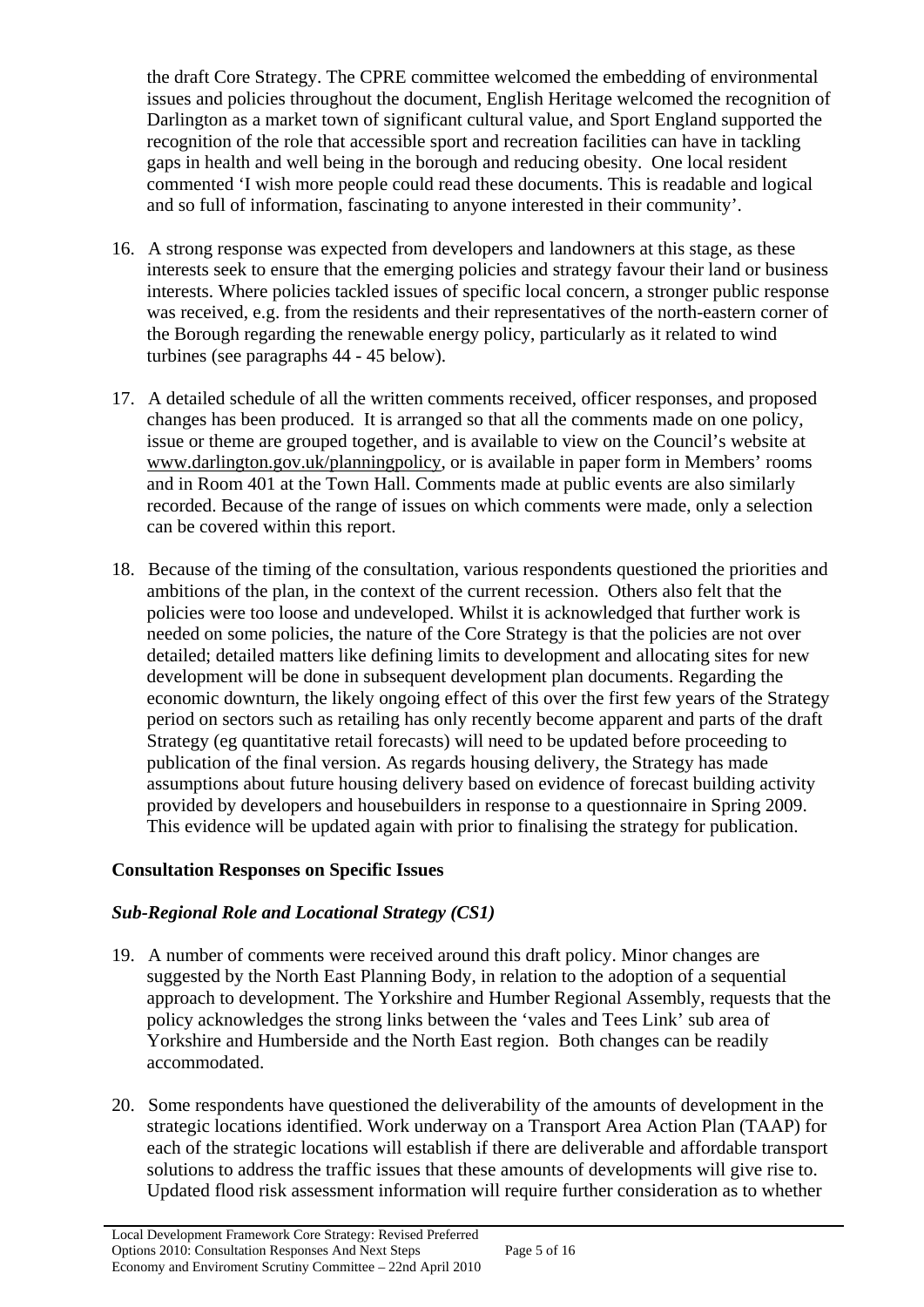the full amount of housing envisaged in the Town Centre Fringe could still be accommodated there. Northumbrian Water (NWL) has indicated that it cannot give full support to the locational strategy until further work is done to assess the implications of the growth proposed that is beyond the capacity of the improvement works being completed this year at Stressholme Sewage Treatment Works.

## *Key Actions*

- 21. Await findings of Transport Area Action Plans to inform final policy position on strategic locations.
- 22. Consider implications of updated strategic flood risk assessment work for delivery of new housing in the Town Centre Fringe strategic location.
- 23. Officers are due to meet with NWL to discuss this and a verbal update can be provided at the meeting.

## *Housing Numbers (CS10)*

24. There was general support for the overall housing requirement figures to 2026. To ensure that Policy CS10 is based on the most up to date information available, the amount of new housing required will be recalculated, taking into account planning permissions granted in the period 1st April 2009 to 31st March 2010, and any new intelligence or information about the deliverability of particular sites or level of housing market activity in the short to medium term in general. This may slightly affect the amount of new housing that will be required in each of the strategic locations currently identified in draft revised CS10.

## *Key Action*

25. Update the housing trajectory (a year by year forecast of future housing completions) using data to March 2010, to ensure the most up to date information underpins final conclusion on how much new housing is required, where and when.

# *Proposed New Housing Development (CS10)*

- 26. Some respondents have questioned the deliverability of 750 dwellings in the Town Centre Fringe area. Although there are no firm plans yet for what land uses will be going where (this will emerge through consultations over the next year or so on the town centre fringe in general and on the Town Centre Fringe Action Area Plan in particular), the figure and phasing is based on a notional area within the Town Centre Fringe which could accommodate new housing, taking account of constraints such as flood risk and the hazard posed by the gasholder in Valley Street, appropriate development densities for such a deeply urban area and the type of new housing that is needed in Darlington. More detail on this was given at paras.  $3.13 - 3.15$  of the Housing Implementation Strategy at Appendix 7 of the CSRPO.
- 27. Some developers have asked how policy CS10 would ensure continuing housing delivery, particularly if development does not come forward as planned in one or more of the strategic locations. They have highlighted the relatively long lead-in time required to bring forward a new strategic location, and that for the policy to be more immediately flexible, some smaller sites may be needed to ensure continuous supply of housing land if one of the strategic locations does not come forward as envisaged.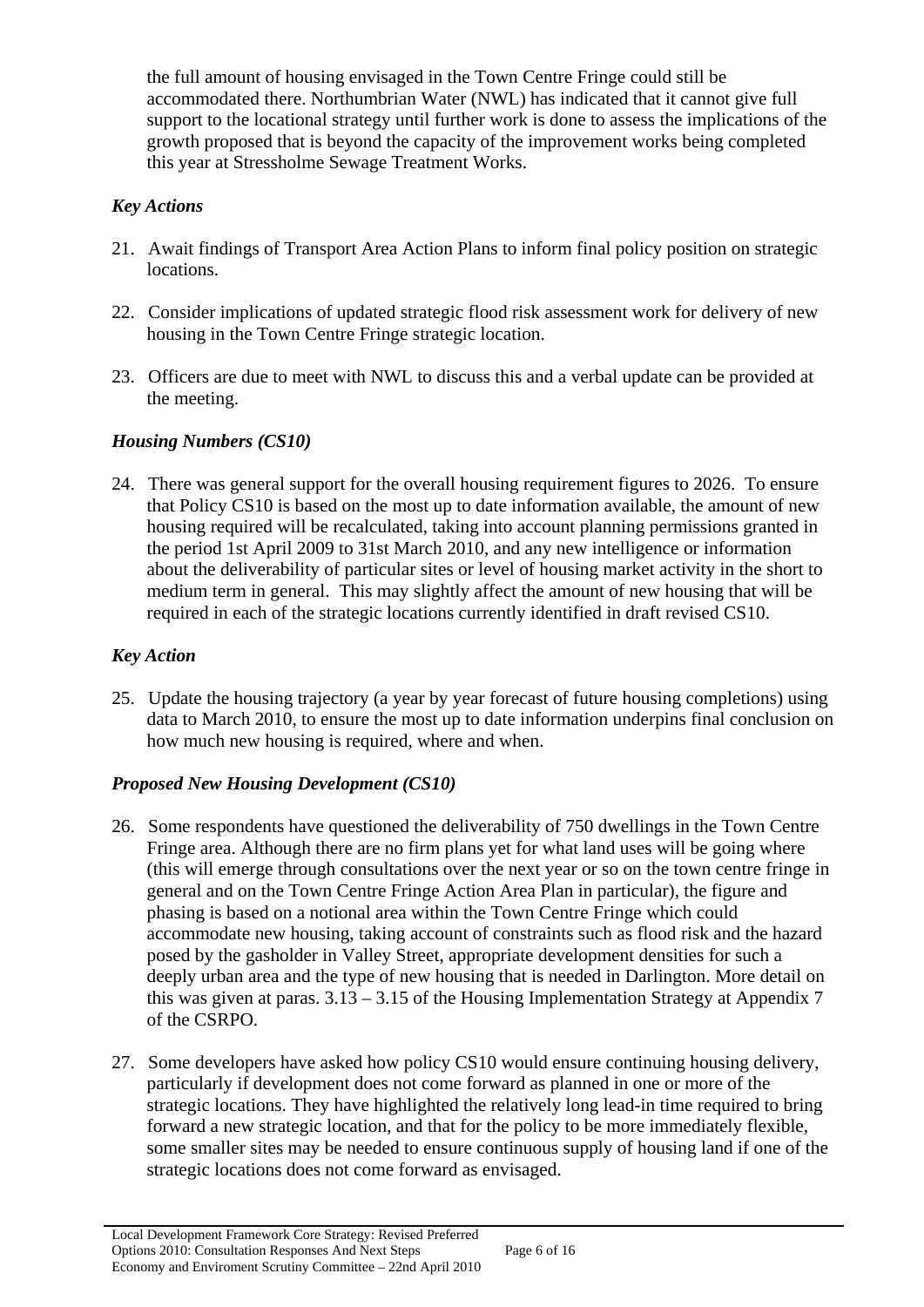- 28. Whilst the Housing Implementation Strategy, which appeared at Appendix 7 of the CSRPO provides some detail on this, additional wording in the policy and reasoned justification may be required to highlight and strengthen this link, and to set out the policy approach to maintaining housing supply in such circumstances.
- 29. During the consultation period, it has been identified that to ultimately achieve a sustainable community at the Eastern Urban Fringe, significantly more new housing than is identified in the Core Strategy would need to take place in this location beyond 2026. The idea of identifying this as a reserve area for, say, an additional 600 dwellings beyond 2026 is currently being investigated; without this or some similar commitment to give certainty to investors/developers, it may be difficult to secure the necessary physical, social and green infrastructure at the outset to achieve a sustainable form of development. A similar approach is also being considered for the North West Urban Fringe area, where 800-900 additional dwelling (200+ more than currently proposed) are needed to support a new primary school.
- 30. Representations from Manners Family Trust and Manners Farms Ltd argue that, based on the criteria used to inform the choice of strategic locations, land at the western urban fringe would be more suitable as a strategic location for new housing development than the North West and Eastern Urban Fringes identified in the CSRPO. However, the only new substantiated information provided by their consultants that was not considered in the Council's original strategic locations options appraisal is the potential of the area to be developed with its own renewable energy supply, as the area is in an 'area of least constraint' for wind energy development and agricultural land nearby is also in the ownership of Manners, and could be utilised for biomass crops to fuel a biomass power plant associated with new residential development. Whilst positive, taking alongside the other 14 factors, it is not considered significant enough to alter the conclusions of the option appraisal.
- 31. Some landowners and developers have requested that land that they have an interest in be allocated as housing land or identified as a strategic location for new housing. These include Land at Elm Tree Farm, north of Haughton and south of the golf course, and land at Cleveland Street in the Albert Hill area. It is not the role of the Core Strategy to identify specific sites for new housing, only general locations, and the approximate proportions of the overall housing required that will be provided in each general location. These sites will be assessed as part of the next Strategic Housing Land Availability Assessment (SHLAA) update. This is the evidence that will underpin the identification of potential housing sites in the forthcoming Accommodating Growth DPD.

# *Key Actions*

- 32. Amend CS10 to ensure policy is flexible enough to continue to deliver housing land if housing in the key locations identified does not come forward as anticipated.
- 33. Revisit Strategic Locations in light of consultation responses and findings of Transport Action Area Plans.

# *Meeting Housing Needs, including Affordable Housing (CS11)*

34. Consultees have indicated that targets for affordable housing for the whole of the plan period are needed and that they need to be subject to economic viability tests.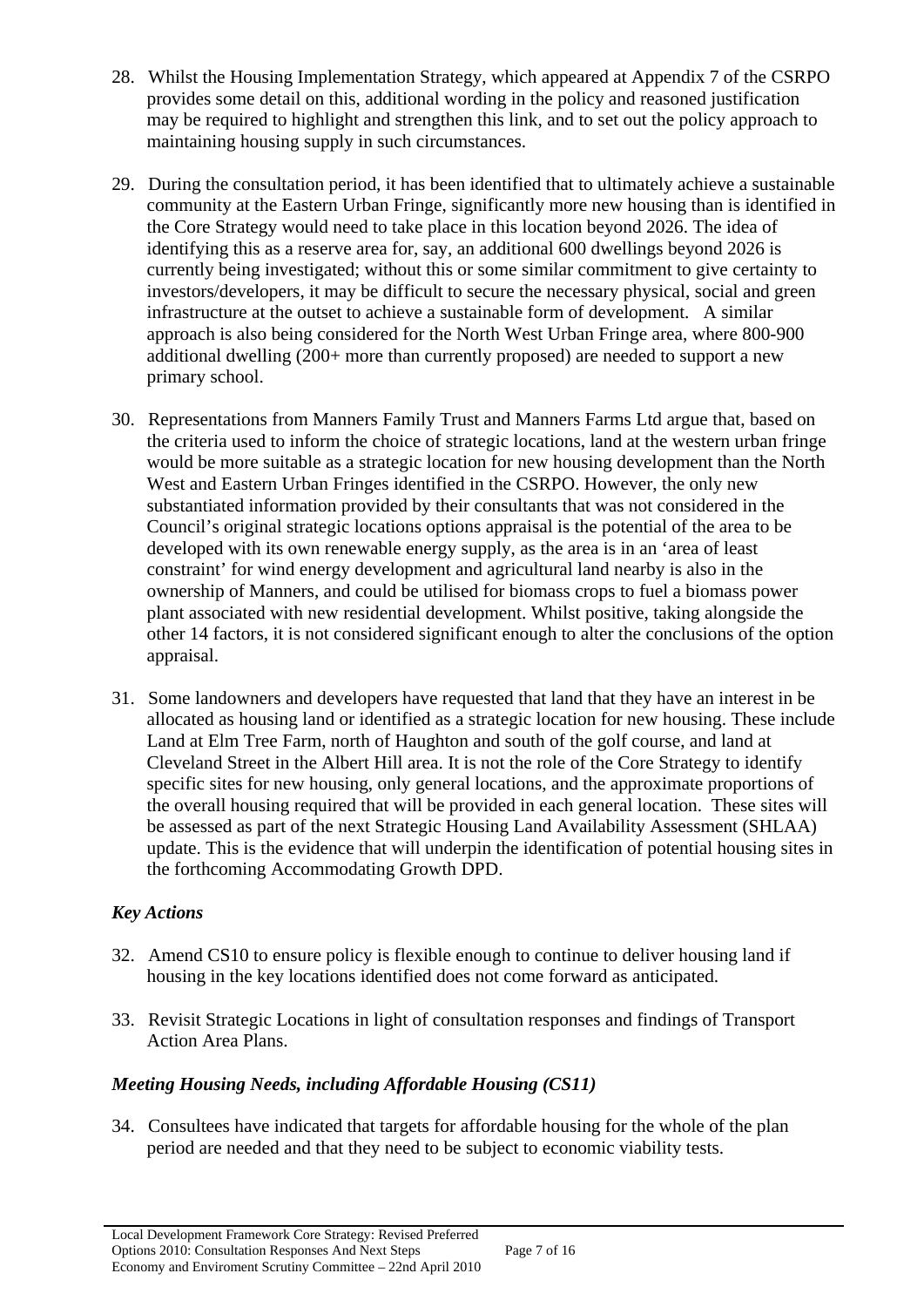35. Since the Revised Preferred Options consultation, specialist consultants, Levvel Ltd., were commissioned to report on the economic viability of housing land. This work tested what levels of affordable housing it will be viable for the Council to require in a range of locations, sizes and types of sites, under different housing market scenarios, taking into account other likely planning obligations such as for open space, school places, etc. The work also establishes whether the proposed targets for affordable housing were viable or not, and puts in place robust and up to date evidence to support the targets that will appear in the pre-submission publication version of the Core Strategy. A summary of the key findings of that study and its implications will be verbally reported to the Committee at this meeting. This may result in amendments to Core Strategy draft Policy CS11.

# *Key Action*

- 36. Amend plan to include targets for affordable housing for the whole plan period
- 37. Revisit affordable housing targets in light of Economic Viability of Housing Land Study

#### *Land for Employment Uses (CS5)*

- 38. The owners of the Cleveland Street employment site have indicated support for the general thrust of employment policy, however they have questioned the inclusion of this existing employment site in the employment land portfolio as they no longer consider the site viable for employment use.
- 39. It is not the role of the Core Strategy to identify specific sites, only general locations. The Darlington Employment Land Review 2009 has been carried out since the last Preferred Options consultation, and has, alongside the King Sturge Employment Land Study of 2006, informed the development of policy. This identifies the site as an existing employment site and part of the employment land portfolio, however the policy is considered to provide the flexibility to consider the suitability and viability and the role of existing employment sites in contributing to the overall need for additional employment land over the plan period, and these issues will be addressed in more detail in the forthcoming Accommodating Growth Development Plan Document.
- 40. Concerns were raised from one resident and from the CPRE, regarding the retention of the Faverdale Key Employment site in the strategy. Faverdale is a Key Employment Location identified in the Regional Spatial Strategy as a prime site for distribution and logistics operations that could contribute to regional economic growth. The Core Strategy reflects the RSS and therefore no changes are proposed to policy CS5 as a result of these objections.
- 41. Objections have been received from Government Office for the North East and the North East Planning Body regarding the lack of indication of when employment development is going to happen and by what means it will be delivered, as advocated by RSS Policy 5. Although the decision not to include a phasing element to the policy was taken due to local circumstances and the nature of Darlington's employment land portfolio, this issue will be given further consideration.

## *Key action*

42. Give further consideration to the issue of phasing of employment sites and ensure policy is consistent with the national advice in PPS4.

# *Cultural and Tourism Offer (CS6)*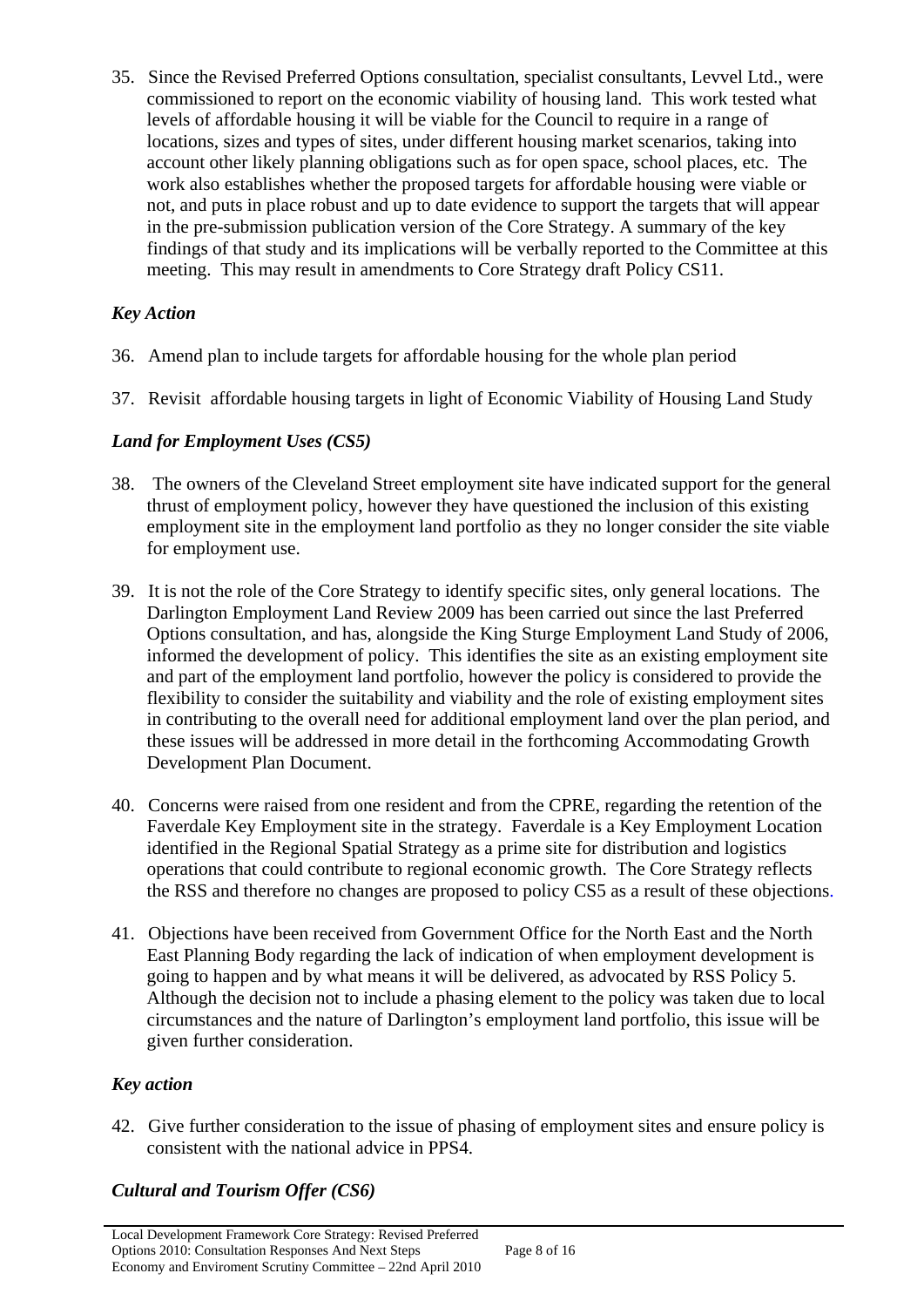43. A number of responses questioned the theme and the sustainability of the strategic tourism opportunity at the A68/A1 (M) Junction. As this is a strategic document, it does not go into the detail of identifying a type of tourist attraction. This would be addressed in other more detail planning documents, or through specific proposals. The necessary infrastructure and transport facilities would need to be in place to ensure that the development was accessible by a choice of means of transport and not simply a car borne destination. Further consultation on the issue will be required with the Highways Agency.

## *Renewable Energy (CS3)*

- 44. Several respondents felt that the broad areas of least constraint for wind energy identified in draft Policy CS3: Promoting Renewable Energy did not cover the right parts of the Borough. However support was received for an area of search to the west of the urban area, providing a potential opportunity for future development at the north west fringe strategic location to be brought forward alongside renewable energy provision. There was specific opposition to the policy from parishes and local residents in the north-east part of the Borough (including Sadberge Parish Council, Seven Parishes Action Group (SPAG) and the CPRE) where a planning application for a wind farm has been submitted and a number of wind farm proposals are currently being proposed by developers. Cumulative impact on landscape and quality of life of residents were cited as issues, with SPAG and Sadberge Parish Council proposing the inclusion of all the recommendations of the ARUP Wind Farm Development and Landscape Capacity Study: East Durham Limestone and Tees Plain, particularly in relation to separation distances between wind farm developments. Natural England considers that the draft policy will not sufficiently protect biodiversity and geological interests.
- 45. The north eastern part of the Borough was subject to an assessment carried out to underpin policy development in the RSS for wind farm development. However the same detailed information was not available for the rest of the Borough. The Council commissioned a further assessment covering the whole Borough which also include an assessment of the potential of a wide range of renewable energy technologies and not just wind energy. Specific comments have been made on this Decentralised and Renewable or Low Carbon Energy study, particularly in relation to its links to the ARUP report and the approach used to identify the three potential areas of search. Clarification is being sought from the consultants who carried out the Borough wide study on these issues, and this clarification will inform finalising policy CS3. However, finalising the policy will also have regard to the comments of One North East that the draft policy recognises the potential for various forms of renewable energy generation across the Borough and will contribute to achieving national targets of ensuring 15% of energy is gained from renewable sources by 2020. This is reinforced by the North East Planning Body who consider that draft CS3 is in conformity with the RSS, promoting the development of renewable energy schemes, whilst taking into account wider environmental, social and economic impacts, as well as identifying potential locations for commercial scale renewable energy developments.

## *Key Action*

46. To seek clarification on the findings of the renewable energy study and to give consideration to the need for further evidence to underpin the renewable energy policy.

## *Improving Transport Infrastructure and Creating a Sustainable Transport Network (CS19)*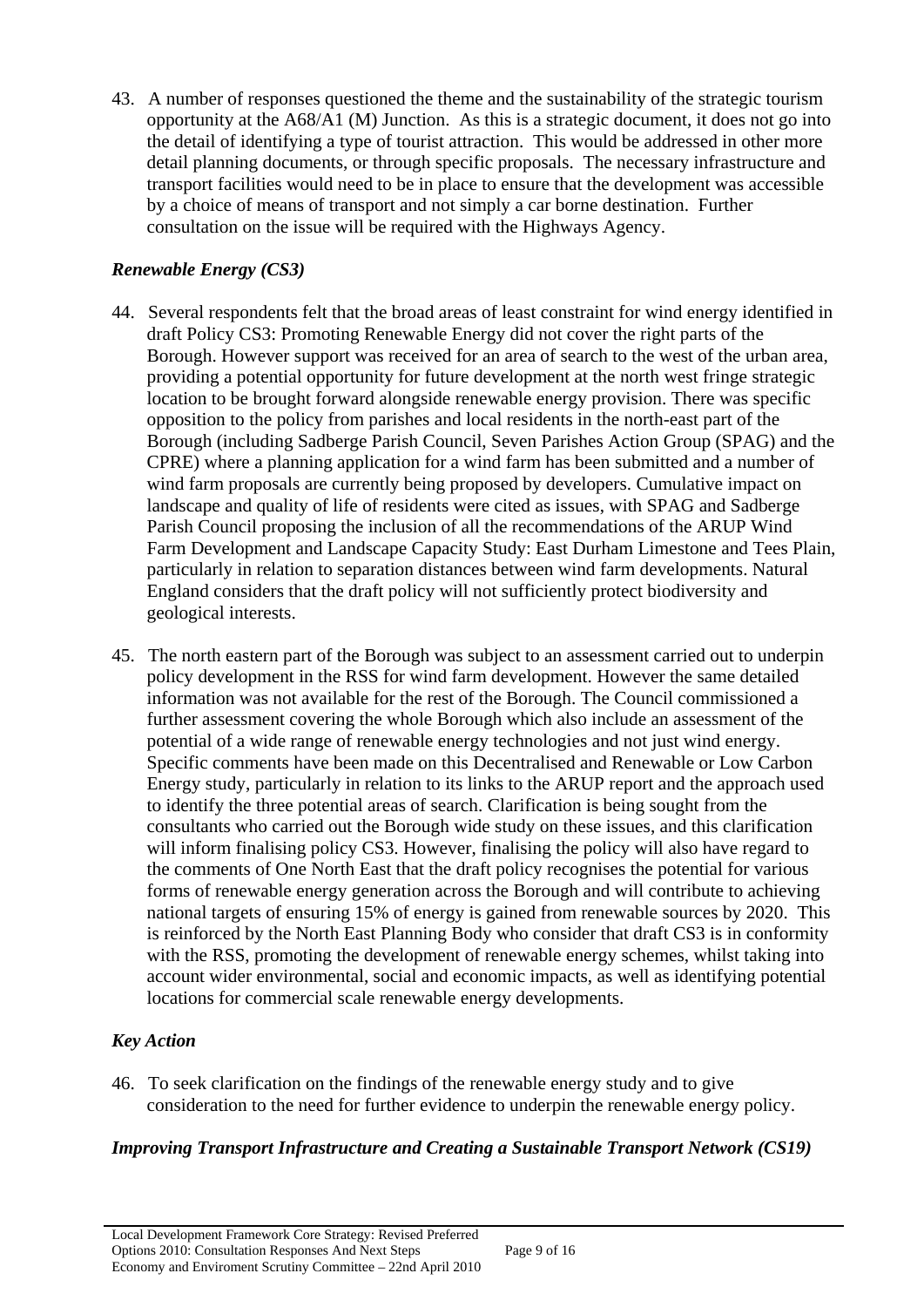- 47. A variety of comments were received on this draft policy. One North East supported the policy as it builds on initiatives like the sustainable travel town, and the Highways Agency gives strong support for all aspects of the policy. The Government Office require changes to reflect the parking policy in government planning policy statement PPS13.
- 48. There was some support for the decision not to include the Cross Town Route in the policy, though some residents in the West Park area felt that the scheme would be the only way to improve journey times across the town and reduce congestion in the West Park area. Residents still raise the issue of a bus station at consultations of this type, but it would be for proposals to be drawn up in other plans and strategies before it could be included as a deliverable scheme in the Core Strategy. One resident also suggested that a rail freight terminal should be included in the plan but again, without any indication of interest or a deliverable scheme, it would be inappropriate to include it in the Core Strategy.

# *Key Action*

49. Address comments on parking either in policy CS19 or CS2.

## **Consultation Responses from Specific Groups**

50. Whilst responses from all types of interested parties were received on most of the issues, there were some aspects of the document that were of more interest to specific groups than others, and these are summarised in the next sections of this report.

## *Statutory Consultees and Government Agencies*

- 51. In contrast to the Preferred Options consultation when the Government Office (GO-NE) made substantial objections to the document and most of the draft policies, this time the response from GO-NE congratulates the Council on the considerable progress it has made with the draft Core Strategy in achieving this key stage, and they are impressed with the quality of the content and the open and accessible style of presentation. The more detailed comments made by GO-NE relate to the need to take into account the new PPS4 (published after the CSRPO was finalised for Cabinet), the need for additional information on phasing of employment land release, an overall affordable housing target, the need for the sport and recreation facilities policy (CS18) to address the shortfall in provision of junior football pitches, and the need for the transport (CS19) or design policy (CS2) to include guidance about parking as part of a package of measures to promote sustainable travel choices. There will be continued liaison with GO-NE as we advance to submitting the Core Strategy for examination.
- 52. The North East Planning Body consider that the CSRPO is in general conformity with the RSS, but ask that the sequential approach to development is more explicitly stated, and that there is a phased approach to the release of employment land. They would welcome definition of the circumstances where lower density housing is needed, and would welcome the inclusion of Sustainable Urban Drainage Systems as a requirement of new development. They also ask that demand management measures and parking standards be included to reduce car travel.
- 53. Other key statutory consultee and government agency responses were as follows:
	- (a) One North East generally indicates that the draft policies support the delivery of the Regional Economic Strategy. However, it suggests that the document should recognise and allow for increasing demand for small renewable energy schemes in housing and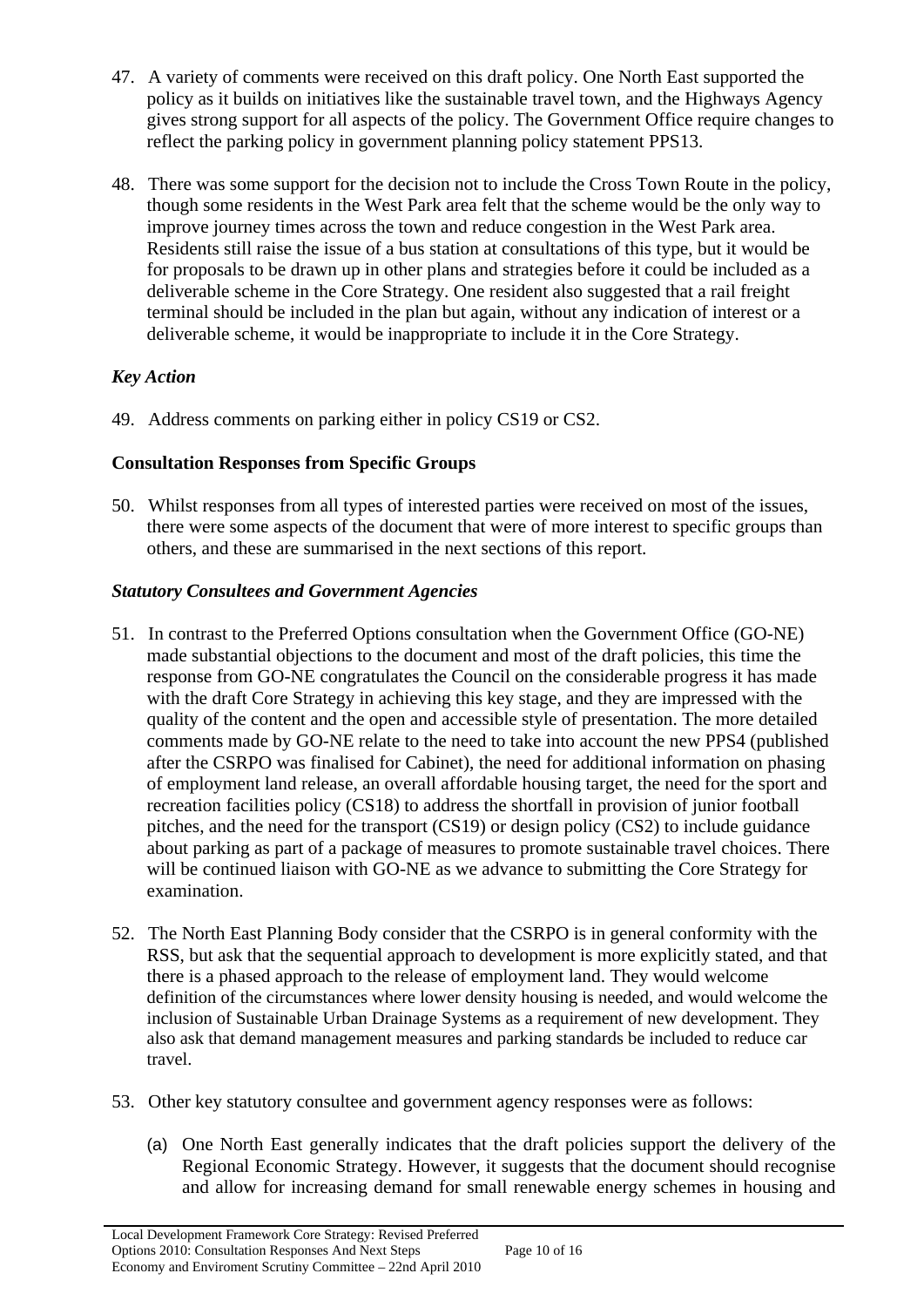business premises, and enable developer contributions to be collected to implement this. In a similar vein, it considers that there should be references to sustainable travel plans and that these should consider the deployment of strategically positioned charging points and wider electric vehicle infrastructure linked to key public amenities, and supports the inclusion of energy efficiency as a key area for improvement in the existing housing stock. . Regarding the strategic tourism opportunity, it comments that the sequential approach to site selection should be applied to identifying a location;

- (b) English Heritage, in contrast to the Preferred Options consultation, are broadly supportive of the approach to the historic environment, particularly in CS14 but suggest that the historic environment should have a more cross cutting role in the Core Strategy as a tool to attract investment to the town
- (c) Natural England supports the inclusion of draft policies CS14, CS15 and CS17 but are concerned that CS15 lacks achievable targets for priority habitats and species. They would also encourage CS17 to more fully reflect the emerging national green infrastructure agenda which embraces the different functions that the green infrastructure network can have, including natural and worked landscapes and not just those for community recreation.
- (d) The Environment Agency's main concern is that a flood risk sequential test assessment has not been undertaken for the strategic locations. A Strategic Flood Risk Assessment (SFRA) is being undertaken for the Borough; this has informed the identification of locations to date, resulting in all of the locations, with the exception of the Town Centre Fringe being located outside of areas at flood risk. Further work is being undertaken by JBA Consultants with the Environment Agency to help determine the strategic approach to flood risk management to help ensure that future development of the Town Centre Fringe creates a safe, high quality environment for all.
- (e) The Highways Agency have indicated that they welcome the changes that have been made in response to their objections. Their key outstanding issue is the traffic impact of the proposed development in the strategic locations identified and its impact on the strategic highways network.
- (f) Sport England welcome the importance placed upon promoting quality, accessible sport and recreation facilities within the Core Strategy. But they consider it would be beneficial to incorporate standards of provision for playing pitches and sport and recreation facilities in policy CS18 to ensure the appropriate quantity of provision can be met and monitored.
- (g) County Durham and Darlington NHS Trust consider that the Core Strategy does not appropriately address the matter of healthcare provision and delivery cover within the Borough of Darlington despite this being a key objective of One Darlington Perfectly Placed. It would like the Core Strategy to incorporate maximum flexibility in its strategy, spatial vision, policies and proposals to ensure future healthcare related development and redevelopment and proposals are not prejudiced, so that high quality healthcare services are provided to the Borough of Darlington and its strategic targets can be met.

# *Key Actions*

54. Several of the comments made by One North East and the regional planning body can be addressed in the more detailed LDF documents planned, where detailed development

Page 11 of 16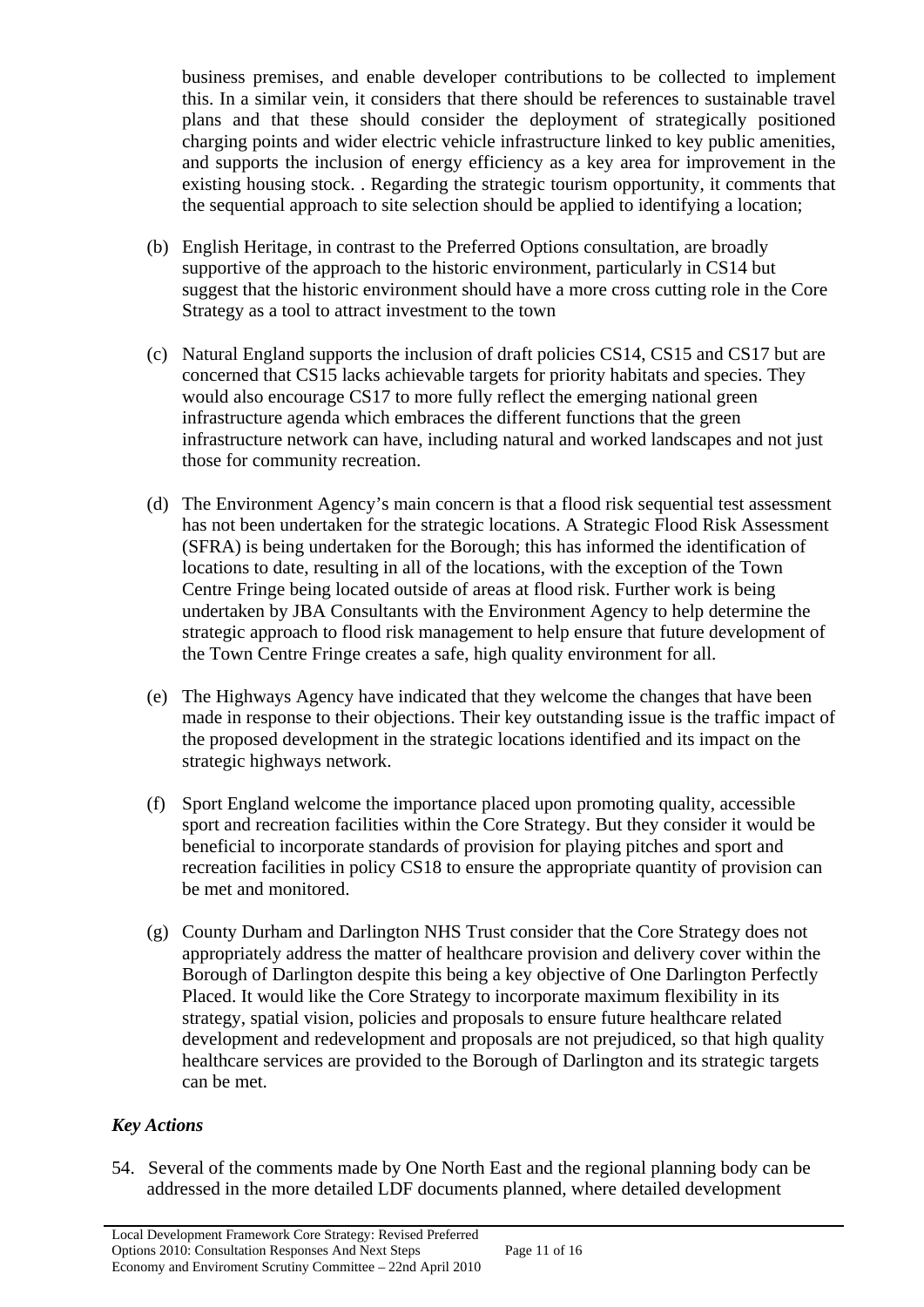policies and site allocations will be set out, or are addressed in existing documents, such as the Design of New Development Supplementary Planning Document.

- 55. Officers are now providing the Highways Agency with more detailed future forecast development data for the strategic locations and for the Borough overall, to enable them to model future traffic growth and assess what measures need to be put into place to mitigate any adverse traffic impact. Provided the mitigation measures identified can be included in the Core Strategy and/or the accompanying Local Infrastructure Plan, the Highways Agency is likely to withdraw any outstanding objections to the Core Strategy, and will be able to support the Council, if required, at the Public Examination.
- 56. Officers are working closely with the Environment Agency to agree an appropriate approach to the future development of the Town Centre Fringe to ensure that the risk of flooding to residents and users of the area is no worse than currently exists, and to determine what needs to be put in place to mitigate the risk of flooding in the long term. The mitigation measures will be included in the Local Infrastructure Plan and the an appropriate policy will be incorporated in the forthcoming Town Centre Fringe Area Action Plan to satisfy the Agency's concerns. The completion of the flood risk assessment will also allow the Core Strategy sequential test assessment to be undertaken, which following consultation with the Environment Agency, should enable them to support the Council's approach to new development in the Core Strategy.
- 57. The concerns of English Heritage, Natural England and Sport England will be addressed in policy revisions and with subsequent consultation with these external partners to ensure that the revised policies are robust and credible.
- 58. Further consideration needs to be given to the objection of County Durham and Darlington NHS Trust to see if it can be addressed without undermining the overall purpose of the Core Strategy.

## *Landowners and Developers*

- 59. Most landowner and developer responses were either to promote particular sites for development or to ensure that sites were safeguarded from alternative forms of development (see land for employment uses and proposed new housing development sections above). However, some other matters that these respondents expressed views on were as follows:
	- (a) Developer contributions: the plan should be clear about what strategic infrastructure is and how any monies collected for this from developers are fairly and reasonably related to proposed developments. The Council should consider the cumulative effects of Section 106/development costs on scheme viability.
	- (b) Design of new development: some felt that the draft policy CS2 is too onerous, particularly in relation to sustainable construction standards proposed, which will affect the commercial viability of schemes.

# *Key Actions*

60. Work is underway to prepare an economic viability of housing land study. This will inform finalising the 'developer contributions' policy and the forthcoming Planning Obligations SPD. Further detail on the Council's approach to securing planning obligations from new development and the impact on scheme viability will be set out in the draft SPD which will be available for consultation in Autumn 2010.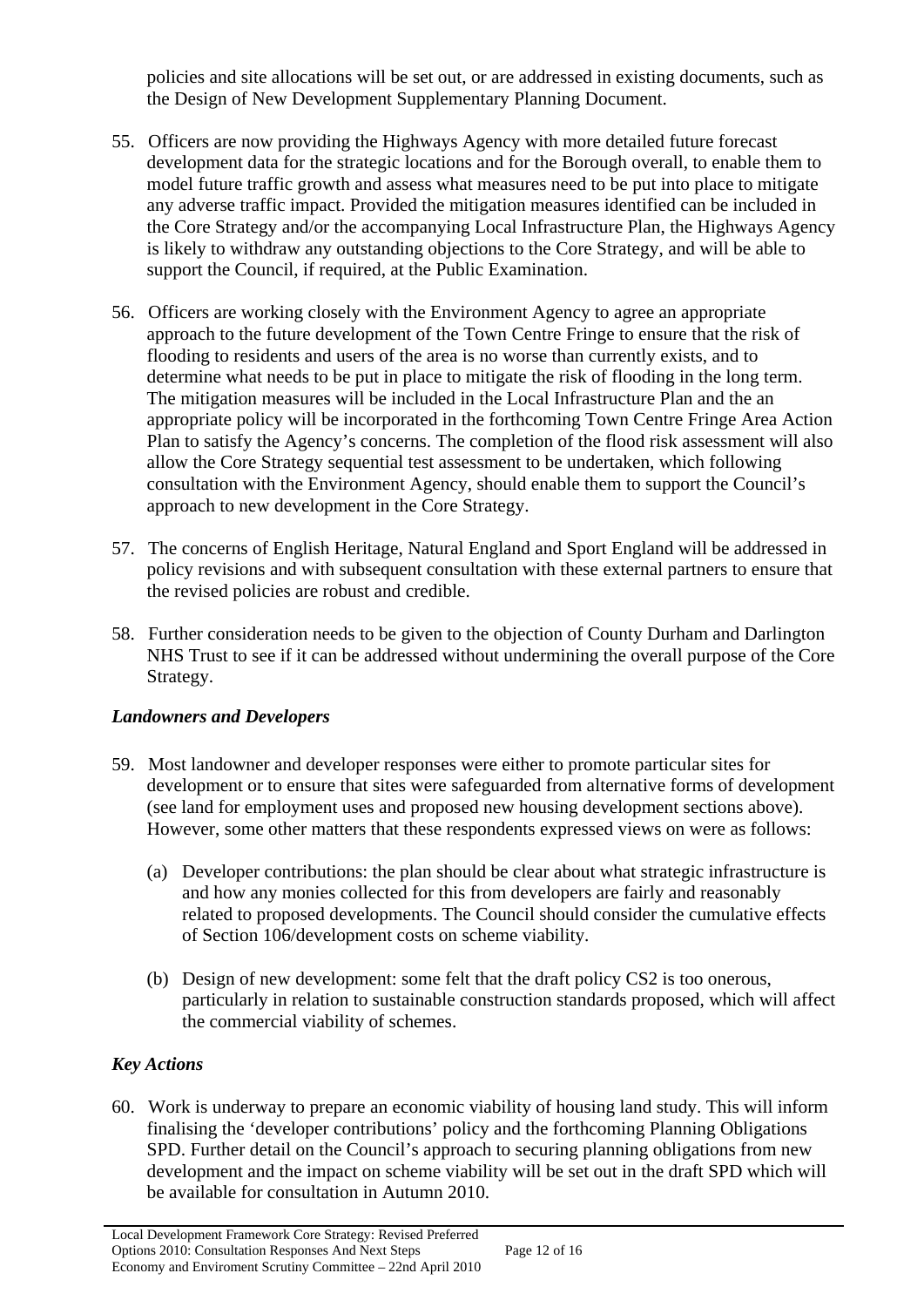61. Sustainable building standards in CS2 are consistent with the Government's national programme and are in conformity with the RSS. It would be the responsibility of a developer to show that provision of standards in a new development would impact on the viability of a scheme through negotiation during the planning application process.

#### *Existing Business Interests in the Borough*

- 62. Comments from significant business interests in the Borough (in addition to those mentioned in previous sections) include:
	- (a) Town centre development and retail policies: the Moorfield Group (owner of the Cornmill Centre) question the priority given to development at Commercial Street over other "potential sites" for retail development in the town centre, one of which they are "currently preparing a scheme" for. Sainsbury's want their Victoria Road store to be included within the boundary of the town centre. Tesco say there is a clear qualitative need for a town centre foodstore, want further retail provision allocated in the North West part of the Borough - and ask that West Park be designated a district, not local, centre - want convenience retailing to be considered within the mix of uses at Valley Street, Blackett Road, Lingfield and Morton Park. DSG International (owners of Curry's) ask for more recognition of the benefit of facilities such as Darlington Retail Park. Nottinghamshire CC Pension Fund (owners of the No Frills DIY unit) make similar comments regarding their facility and want it to be included within the boundary of North Road district centre. A number of respondents pointed out that the Core Strategy needs to take into account the recently-published Planning Policy Statement 4 (PPS4).
	- (b) DTVA want the plan to be clearer about the amount of land available for development at the airport in Darlington Borough, and for it to highlight further the role of the airport and its expansion in driving regional economic growth;

## *Key Actions*

- 63. Finalising the town centre and retail policies in the Core Strategy will be informed by taking into account the policies of PPS4 and an update of the quantitative forecasts of the 2008 Darlington Retail Study to reflect the economic downturn that has severely affected retailing since the Study was published; the latter work will be carried out over the next few weeks. Other substantive changes to these policies are not considered appropriate.
- 64. Further consideration is needed as to whether more can be said in the Core Strategy to indicate the Council's commitment to supporting the airport, given its importance to the local economy.

## *Local People, Interest Groups and Parish Councils*

- 65. The comments made by local people, interest groups and Parish Councils ranged across all planning policy themes, and beyond in some instances. The CPRE has been impressed by the embedding of environmental issues and policies throughout the document and welcomed the 'very good', 'thorough analysis' for particular sections.
- 66. At the public events, some of the key issues raised were: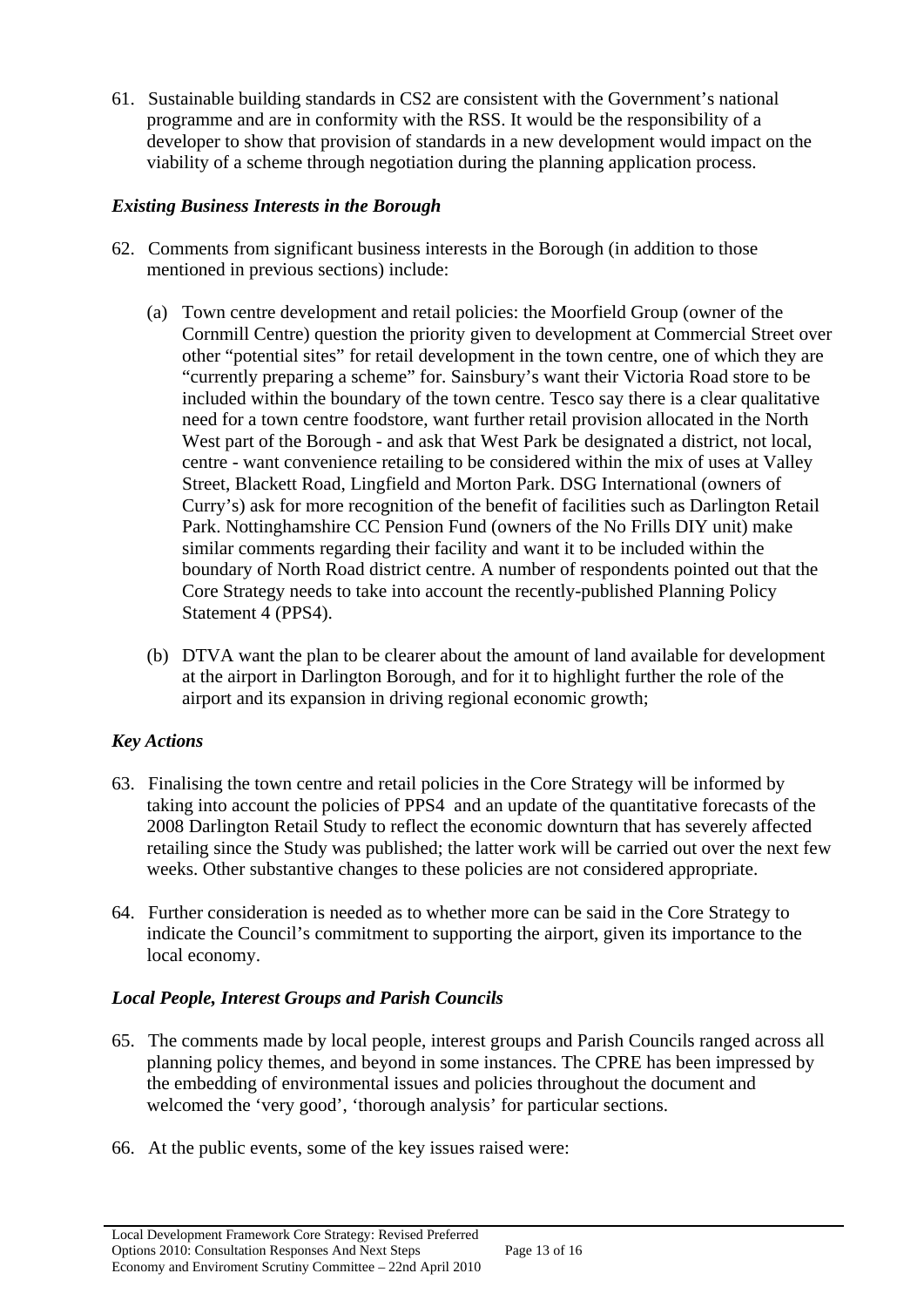- (a) Traffic congestion in the West Park area, that will only be made worse by the planned developments. Also traffic congestion at Salters Lane North and Whinfield Road;
- (b) A green corridor should be created for the River Skerne as it passes through the town;
- (c) More needs to be done to improve poor housing stock in the town, particularly those that are privately rented or in multiple occupation in wards like Northgate, and more should be made of existing older housing before it is considered for demolition;
- (d) A call for the Council to do more to support the airport, which is vital to support a thriving local economy;
- (e) Concern about the type of new development that would be permitted in the Faverdale area;
- (f) Agreement about the opportunities presented by the town fringe area, with suggestions about the range of facilities and uses that could be accommodated there;
- (g) Need for better links from the town centre fringe to the town centre.

## *Key Actions*

- 67. Comments beyond the scope of planning policy or the Core Strategy have been shared with colleagues within the Council, e.g. in housing or transport policy, to be addressed appropriately. Where possible unfounded concerns about future development were allayed at the consultation events themselves. The further work on Transport Area Action Plans refereed to earlier in this report will identify the actions needed to mitigate congestion where new development is proposed.
- 68. Comments relating to more detailed planning policy matters will be held for consideration in preparing the forthcoming more detailed LDF documents, such as the Accommodating Growth DPD.

## **Sustainability Appraisal and Habitats Regulation Assessment**

- 69. People also had the opportunity to comment on the Sustainability Appraisal (SA) and Habitats Regulations Assessment (HRA) of the Core Strategy: Preferred Options, both of which are statutory requirements. The SA looked at the social, economic and environmental effects of the strategic objectives, and draft policies, whilst the HRA assessed their impact on European designated nature sites (outside the Borough).
- 70. The Environment Agency had no specific comments to make regarding the SA report, and English Heritage is generally content with the way the SA has developed and deals with cultural heritage. Natural England commented that the key issues impacting on the natural environment identified in the SA should be drawn out in the introduction to the Core Strategy where the key issues are identified, to provide context to the spatial challenges. It also commented that there should be a brief explanation of the habitats regulations assessment in the Core Strategy, and how its findings have shaped the options. Consultants acting from the owners of land at the western urban fringe have commented that the SA is inaccurate in respect of its comparative assessment of strategic housing options, repeating the reasons they have cited in commenting on policies CS10 and CS1.

# *Key Action*

71. The text of the publication version of the Core Strategy will be drafted to include stronger links between it and the findings of the SA and the HRA.

## **Equalities Impact Assessment and Disabilities Equalities Impact Assessment**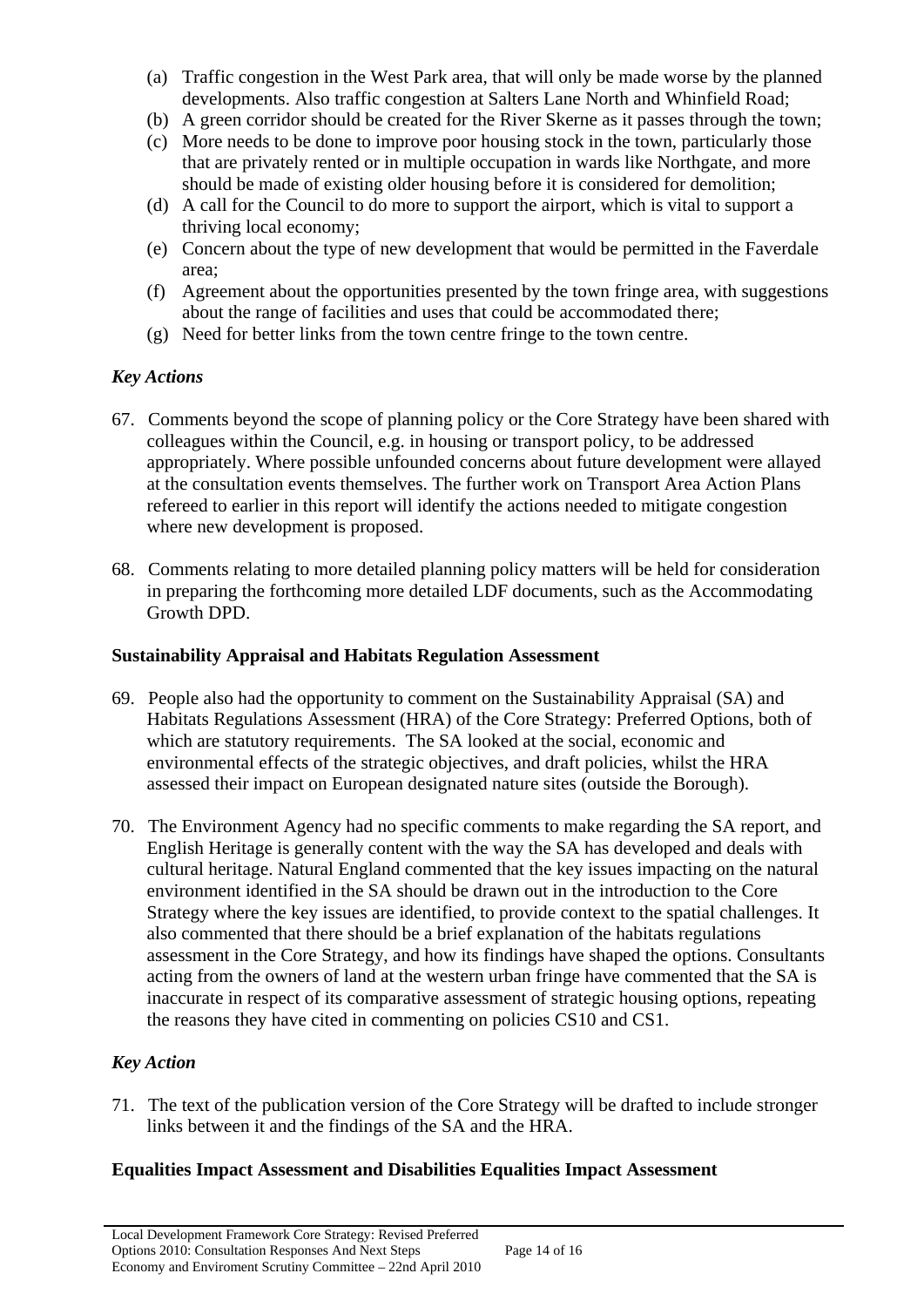- 72. A generic Equalities Impact Assessment and Disability Equalities Impact Assessment were carried out during the preparation of the Core Strategy Revised Preferred Options document, and published alongside it. Provisions that take account of the assessments include a clause in the 'Meeting Housing Needs' policy (CS11) to ensure that the mix of housing sought will include both housing for people with disabilities, and housing for older people, with the latter including housing capable of being readily adapted to meet a range of needs, and making references to 'accessibility for all' in several policies. The assessments also found that that equality is promoted by the strategy, including different treatment for travelling groups, to ensure that they are not disadvantaged by inadequate accommodation provision (revised draft policy CS13).
- 73. However, Darlington Association on Disability (DAD) feel that the Strategy does nothing to improve transport for disabled people, relying on it being addressed in the Local Transport Plan. DAD would like it to be an aim of the Core Strategy, so that how disabled people get around in the Borough would not get overlooked, and would be given the same priority as reducing congestion.
- 74. In fact, draft policy CS19 specifically states that: "Throughout the plan period ... the transport infrastructure for disabled people [will be] improved". This is reinforced by Policy CS2 which states that: "All development proposals should … support inclusive communities, by providing links to existing networks to ensure safe, convenient and attractive access for … disabled people". The LTP will carry these principles forward into more detailed transport policies and actions; this together with the above policies and the recently-adopted Design of New Development SPD provide the tools needed to safeguard appropriately the interests of disabled people.

# *Key Action*

75. The approach of each policy will be reviewed by rerunning both assessments prior to finalising policies at the next stage in the Core Strategy preparation process, so that any adverse impacts are identified and addressed before the plan is published.

# **Local Infrastructure Plan**

- 76. Alongside the consultation on the CSRPO, consultations were also carried out on a draft Local Infrastructure Plan (LIP). The draft LIP sets out new planned infrastructure and/or improvements over the next 15 years to help deliver the policies in the Core Strategy, with greater detail provided for the strategic locations. It also identifies who is likely to be funding and providing infrastructure works, and when. It encompasses physical infrastructure (such as roads, sewers, heritage), social and community infrastructure (such as education facilities and healthcare provision) and green infrastructure (such as open space and habitat provision).
- 77. The Government Office for the North East state that the draft LIP is 'thorough and informative' with adequate detail provided for the infrastructure provision for the strategic locations, although similar cross referencing to other Core Strategy policies would be beneficial. The Highways Agency and the Environment Agency have both indicated their support for the LIP, only highlighting the need to use the most up to date evidence. The Agencies, Network Rail and the County Durham and Darlington Foundation Trust have all provided further information to add clarity and detail to the draft Plan, which is welcomed.

## **Next Steps**